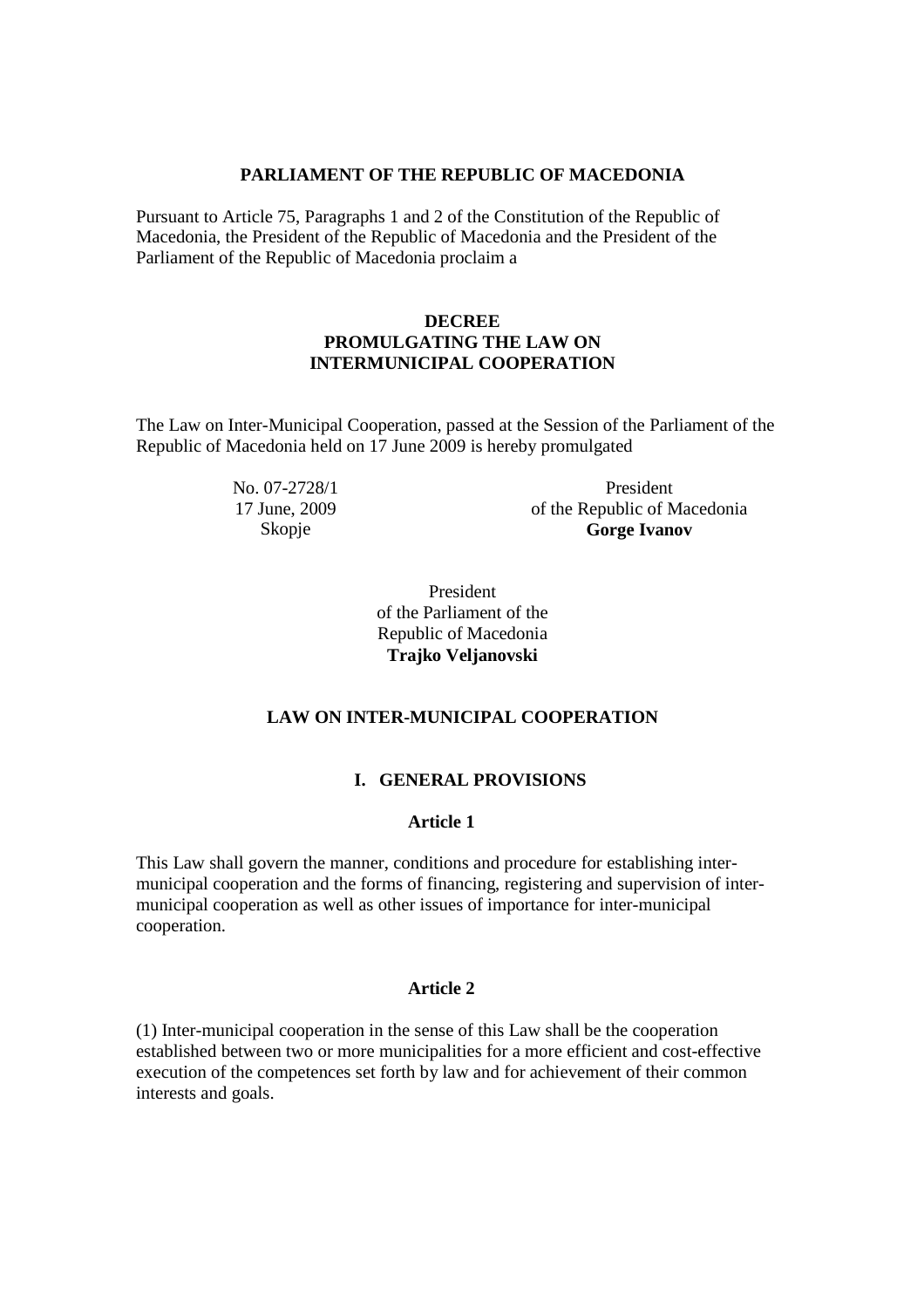(2) Inter-municipal cooperation shall also mean the performance of certain functions under the competence of municipalities by one municipality on behalf of one or more other municipalities pursuant to a contract entered into by the municipalities.

#### **Article 3**

In accordance with this or some other Law, municipalities shall decide independently and voluntarily on the establishment of inter-municipal cooperation in order to exercise their competences.

# **II. ESTABLISHING INTER-MUNICIPAL COOPERATION**

#### **Article 4**

(1) Inter-municipal cooperation shall be established for joint performance of functions under the competence of municipalities, performance of common functions and achievement of common interests and goals.

(2) For achievement of common interests and goals in the execution of their competences, municipalities shall join financial, material and other resources.

(3) A decision to establish inter-municipal cooperation shall be passed by each of the municipal councils by a majority vote of all council members.

#### **Article 5**

(1) A proposal to establish inter-municipal cooperation shall be made by the mayor of the municipality or by a member of the municipal council.

(2) An initiative to establish inter-municipal cooperation may be raised by at least 10% of the constituency of a municipality.

(3) The proposal or the initiative from paragraphs (1) and (2) of this article shall contain the purpose of cooperation, the competences pertaining to it, the form the cooperation will go through, the potential financial implications from the cooperation as well as other issues of importance to the establishment of inter-municipal cooperation.

(4) The proposal or initiative shall be submitted to the municipal council.

(5) The mayor of the municipality shall give an opinion on the initiative or on the proposal not raised by the mayor of the municipality.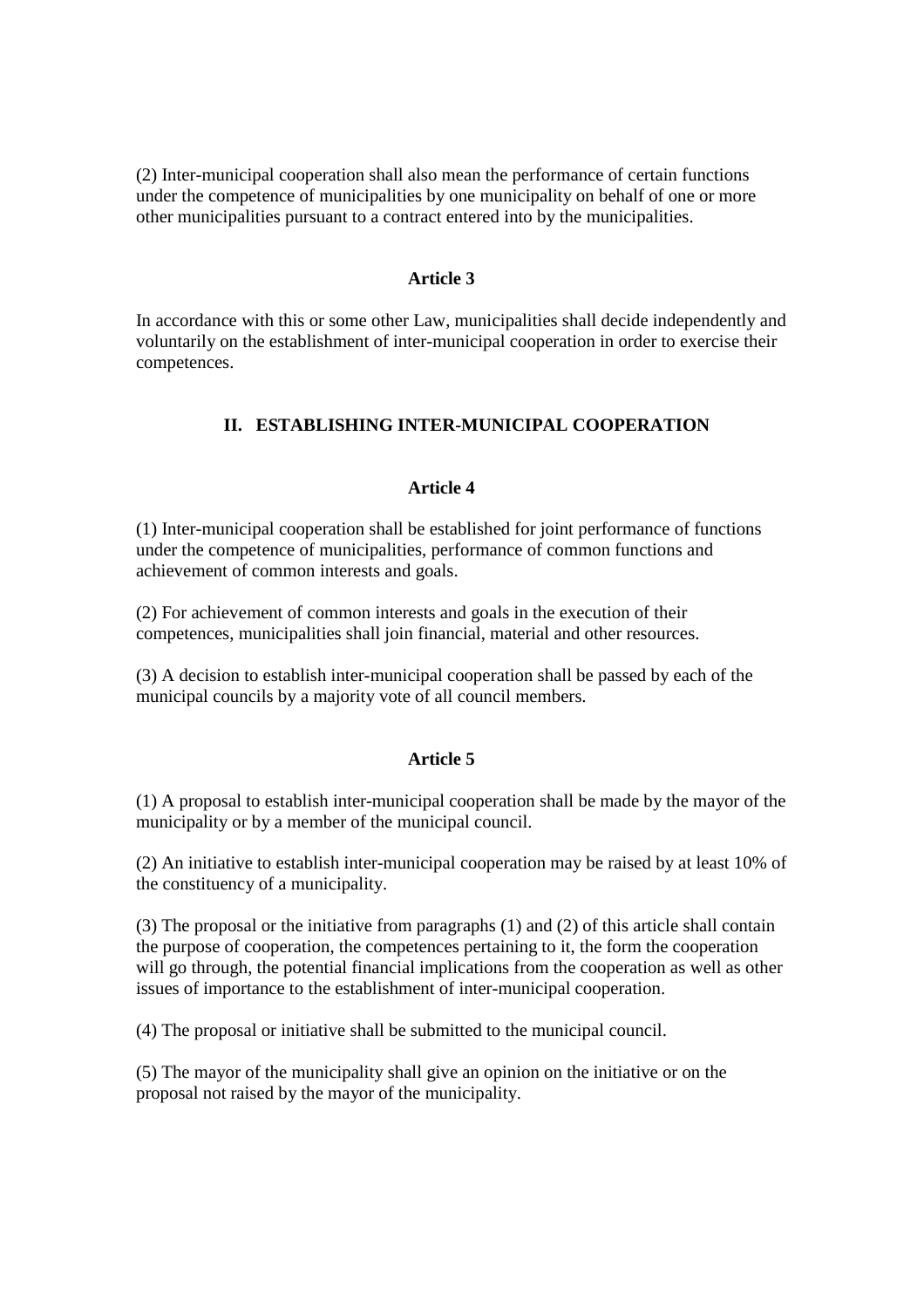(1) The municipal council shall decide upon the proposal or initiative from article 5(1) and 5(2) of this Law based on a previously conducted assessment of the needs for establishment of inter-municipal cooperation.

(2) The municipal council shall be obligated to hold a hearing on the initiative under Article 5(2) of this Law within 90 days from the submission of the initiative and shall inform citizens on its decision.

(3) If the municipal council approves the proposal or initiative for establishment of intermunicipal cooperation it shall draft a Proposal for establishment of inter-municipal cooperation.

(4) The Proposal from Paragraph (3) of this article shall be submitted to the municipality or municipalities that the inter-municipal cooperation is to be established with.

### **Article 7**

(1) The municipal council/councils to which the proposal to establish inter-municipal cooperation from Article 6(3) of this Law has been sent shall decide on the establishment of the proposed cooperation within 90 days from the day of submission of the proposal to establish inter-municipal cooperation.

(2) The mayor of the municipality to which the proposal to establish inter-municipal cooperation from Article 6(3) has been sent shall give its opinion on the proposal.

### **Article 8**

(1) The municipal councils that have approved the proposal or initiative to establish intermunicipal cooperation shall establish a joint commission to compose a draft act for establishment of inter-municipal cooperation and draft acts for establishment or set-up of the forms the inter-municipal cooperation is to be exercised through.

(2) The joint commission under Paragraph (1) shall compose the draft acts pursuant to a previously conducted analysis.

(3) The joint commission under Paragraph (1) shall consist of equal number of members nominated by the municipalities establishing the inter-municipal cooperation.

# **III. FORMS OF INTER-MUNICIPAL COOPERATION**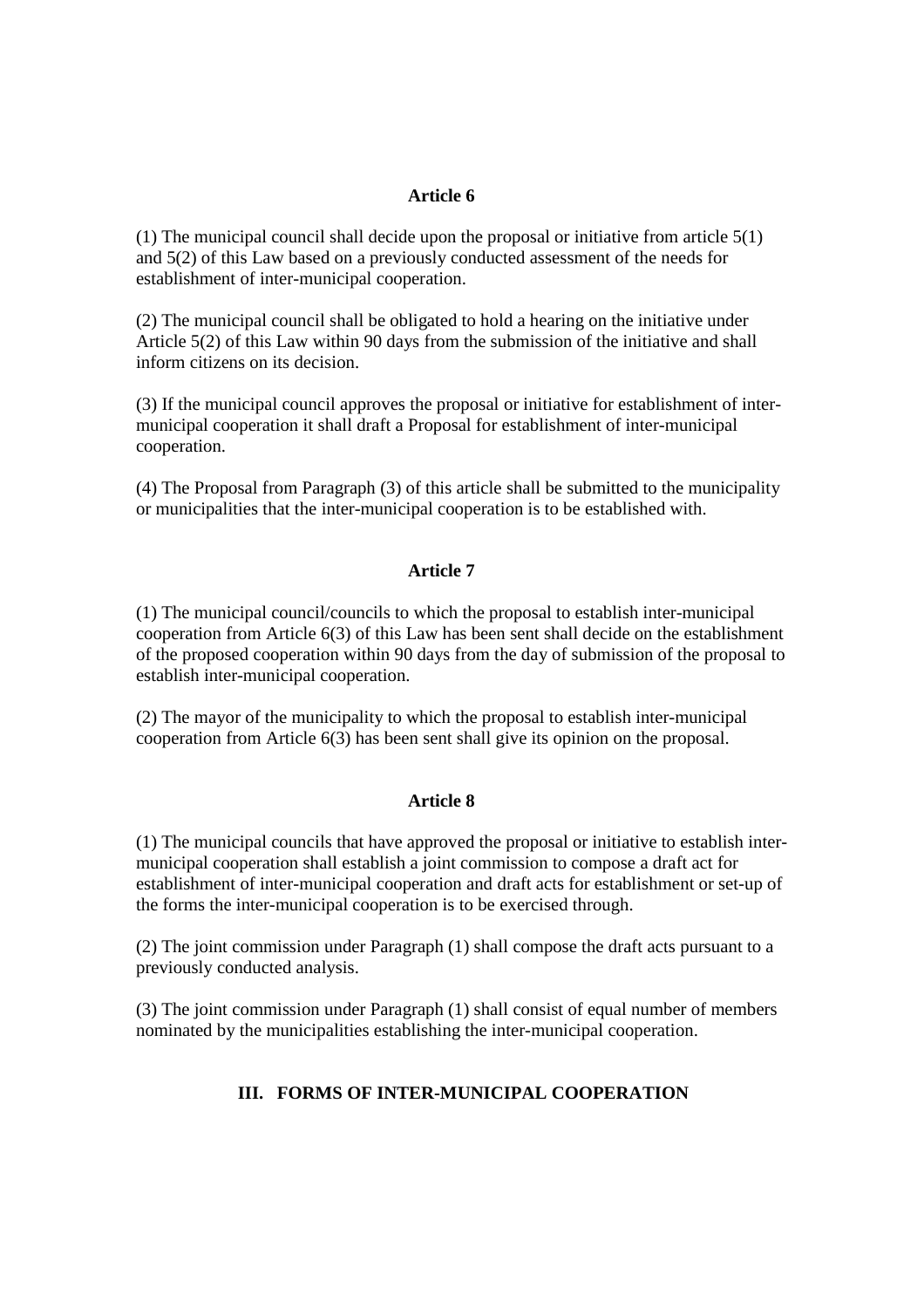# **1. Attainment of the Inter-Municipal Cooperation**

## **Article 9**

(1) The inter-municipal cooperation may be attained through:

a) establishment of bodies for inter-municipal cooperation

- common working body and commission, and

- common administrative body

b) establishment of common public services

- common public enterprise

- common public institution.

(2) The inter-municipal cooperation may also be attained through entering into contracts on:

- joining financial, material and other resources, and

 - performing certain functions by one municipality on behalf of one or more other municipalities

# **2. Common Working Bodies and Commissions**

# **Article 10**

(1) Two or more municipalities may set up ad-hoc or standing common working bodies and commissions for reviewing certain issues under the competence of the mayor of the municipality or of the municipal council.

(2) The mayor shall decide on the set-up of a common working body or commission for reviewing certain issues that are under the competence of the mayor and the municipal council shall decide on issues that are under the competence of the municipal council.

(3) The common working bodies and commissions shall review issues and shall initiate decisions passed by municipal bodies which are of common interest for execution of the competences of municipalities.

(4) Common working bodies and commissions shall also be set up for exchange of experience and for professional cooperation between the municipal administrations when executing the competences of the municipalities.

# **3. Common Administrative Body**

# **Article 11**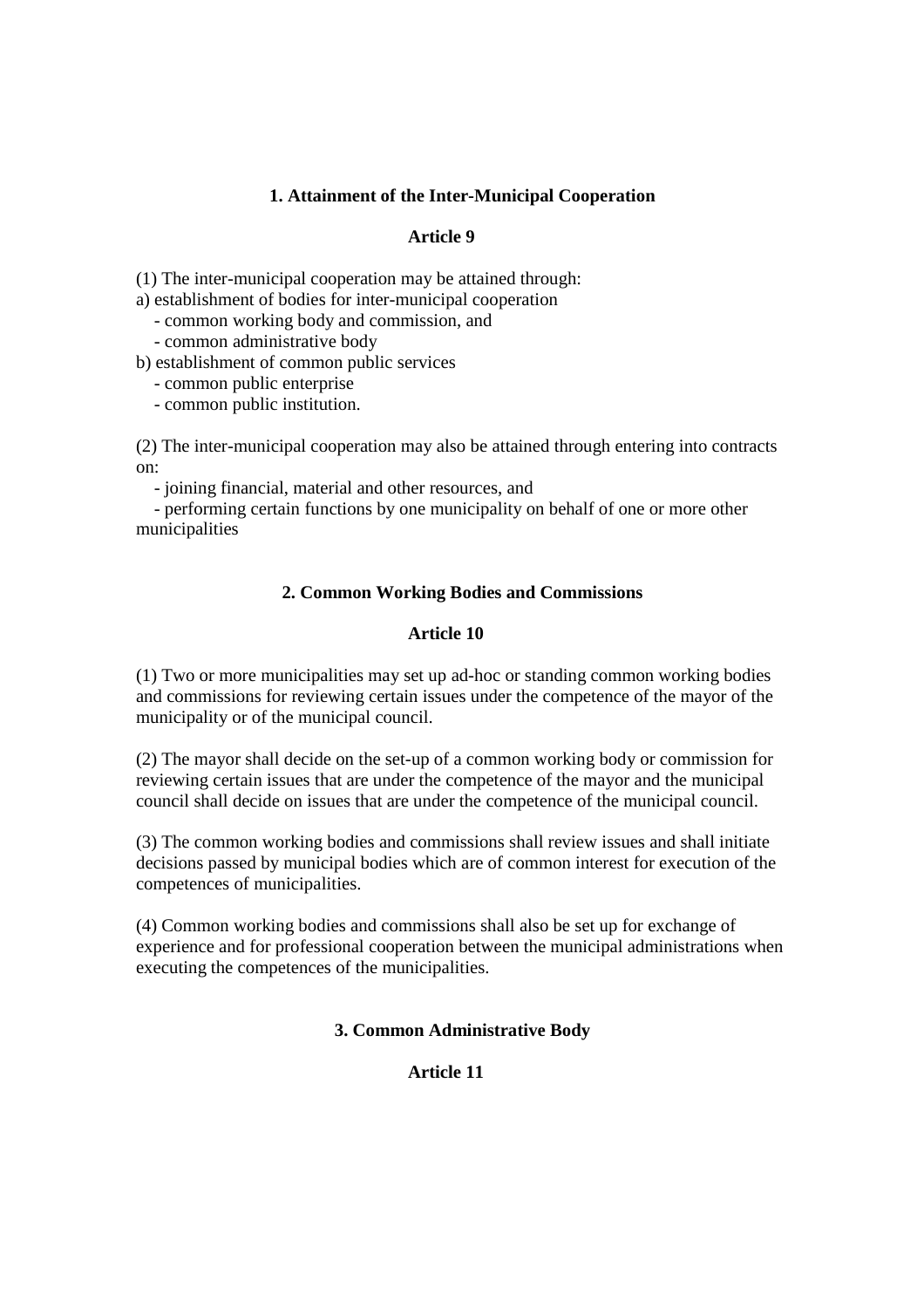A common administrative body may be set-up by two or more municipalities in accordance with the Law on Local Self Government, in order to execute certain competences of the municipalities set forth by Law.

### **Article 12**

(1) The mutual rights and responsibilities of the municipalities setting up a common administrative body shall be regulated by contract.

(2) The contract from Paragraph (1) of this article shall be entered into by the mayors of the municipalities setting up the common administrative body.

(3) The contract from Paragraph (1) of this article shall particularly regulate the following issues:

- the identification of individual and common needs in the execution of certain municipal competences,

- the selection of a head of the common administrative body made by the mayors of the establishing municipalities, following a public vacancy announcement,

- the manner of staff allocation in the common administrative body, and

- the responsibility of the head of the common administrative body to the mayors of the establishing municipalities.

#### **Article 13**

(1) The common administrative body shall perform professional, normative/legal, executive or administrative/supervisory functions in accordance with the individual and common needs in the course of execution of certain competencies of the municipalities establishing the common administrative body.

(2) The common administrative body may be established as a common sector, common department or a common project unit.

### **Article 14**

(1) The common administrative body shall carry out the functions it is set up to perform in the name and on behalf of the establishing municipalities.

(2) The head of the common administrative body every six months shall submit a report to the mayor and to the municipal councils for its work and for the work of the common administrative body.

(3) The rights, competences and obligations of the municipal bodies establishing the common administrative body may not be transferred to it.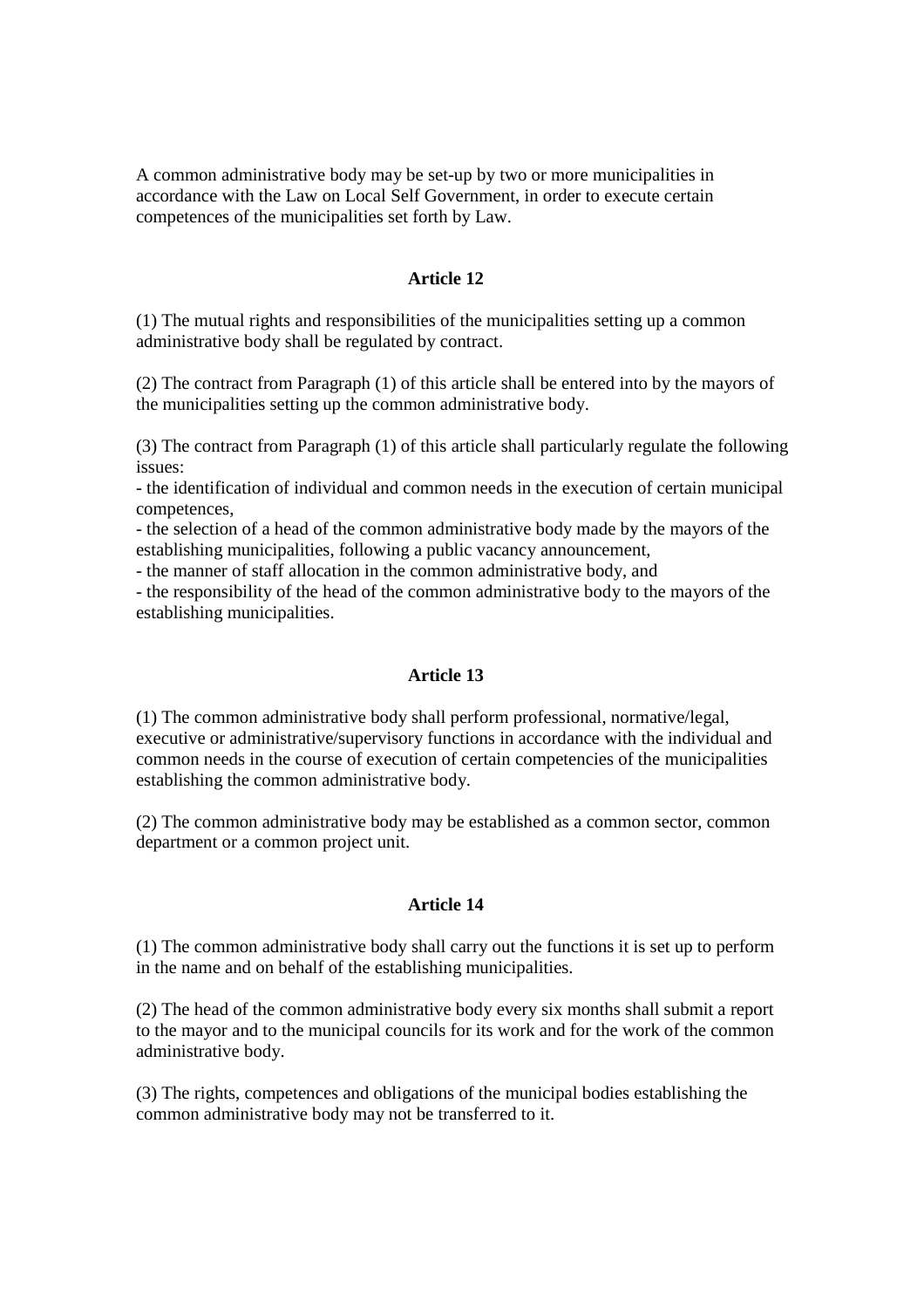The seat for the common administrative body shall be in the municipality with the largest number of residents, unless municipalities agree otherwise.

### **Article 16**

Municipalities shall participate in the financing of the common administrative body in proportion to the type and quantity of functions that are under the competence of each of the municipalities, unless municipalities agree otherwise.

#### **Article 17**

The mayor of each municipality shall monitor the performance of functions within the scope of the common administrative body, pertaining to the functions under its competence.

#### **4. Common Public Enterprise**

#### **Article 18**

(1) A Common Public Enterprise shall be established to perform functions of common interest and of local importance.

(2) The Common Public Enterprise shall be established in a procedure set forth by Law.

(3) The Common Public Enterprise shall be established by a decision containing identical wording passed by the municipal councils, by majority vote of all council members in each of the municipalities that are founders of the Common Public Enterprise.

(4) The mayors of the municipalities shall enter into and sign a contract for the Common Public Enterprise that shall regulate the mutual rights and obligations.

(5) The Decision establishing the Common Public Enterprise shall particularly regulate: - the activity,

- the name and seat,

- the amount of invested funds for its establishment and the manner of their provision,

- the organization of the Common Public Enterprise,

- the manner of enforcement of the decisions of the bodies of the Common Public Enterprise,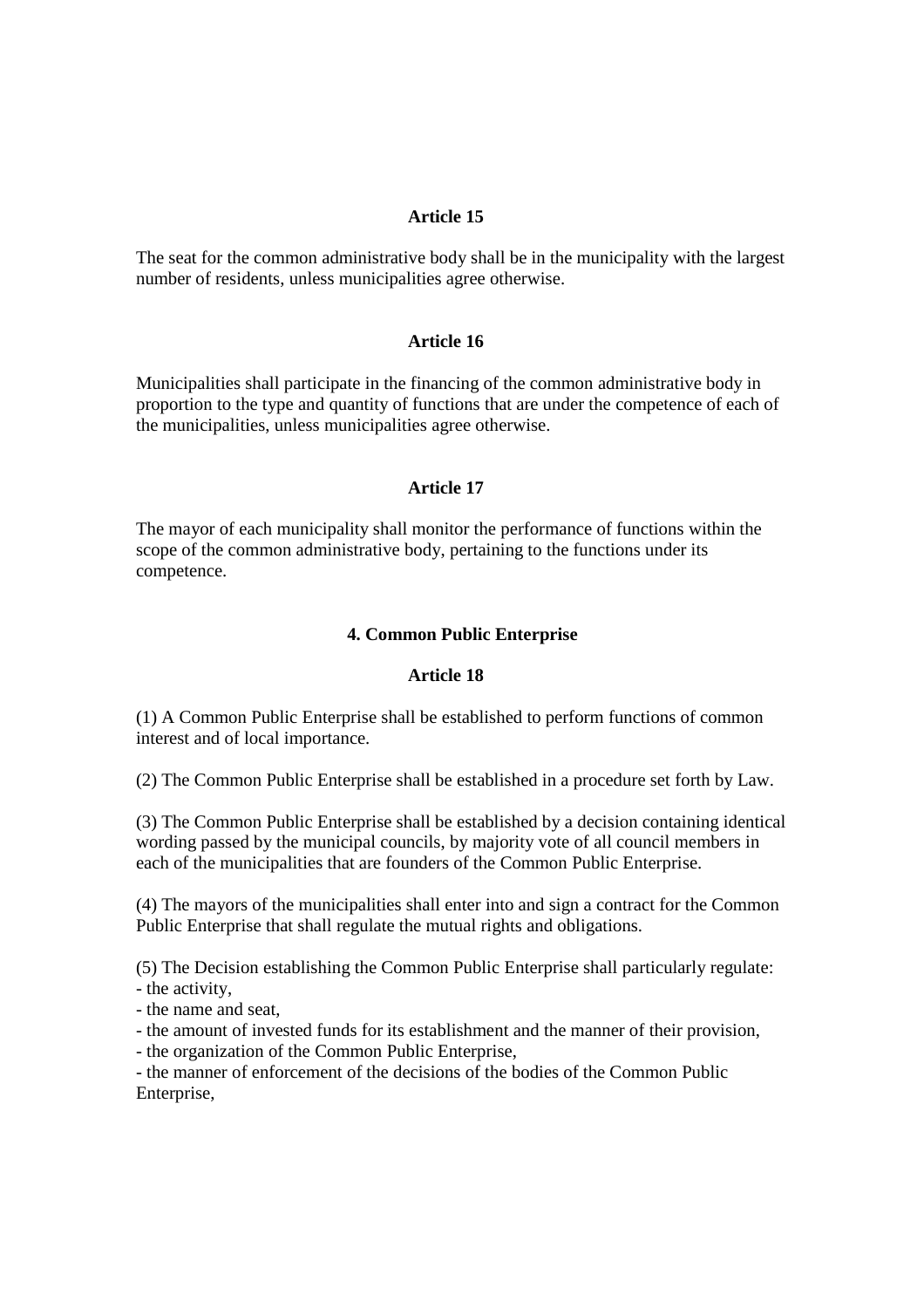- the responsibility of the Common Public Enterprise for its obligations in legal relations with third parties,

- the deadline for adoption the statute and appointment of the bodies of the Common Public Enterprise,

- the appointment of a person in charge of the enterprise business until its constitution,

- the number, composition and the manner of selection of the members of the management board,

- the manner of selection of the director of the Common Public Enterprise, and

- the composition and the manner of selection of the supervisory board.

# **Article 19**

The seat of the Common Public Enterprise shall be in the seat of the municipality with larger, i.e. largest number of users of the public services, unless founders agree otherwise.

## **Article 20**

The funds for the establishment of the Common Public Enterprise shall be allocated from the municipal budgets proportionate to the number of users of the public services, unless founders agree otherwise.

### **Article 21**

The person in charge of the enterprise business until the constitution of the Common Public Enterprise shall be appointed upon a proposal of the council of the founding municipality in which the seat of the Common Public Enterprise is to be located.

#### **Article 22**

(1) The Common Public Enterprise shall submit the acts to be approved by the founding municipalities to the municipal councils at the same time and with identical wording.

(2) The approval of the acts of the Common Public Enterprise shall be granted by adoption of individual granting acts by each of the municipal councils from the founding municipalities.

(3) The act under approval shall be considered passed upon approvals granted by all councils of the municipalities founding the Common Public Enterprise.

# **Article 23**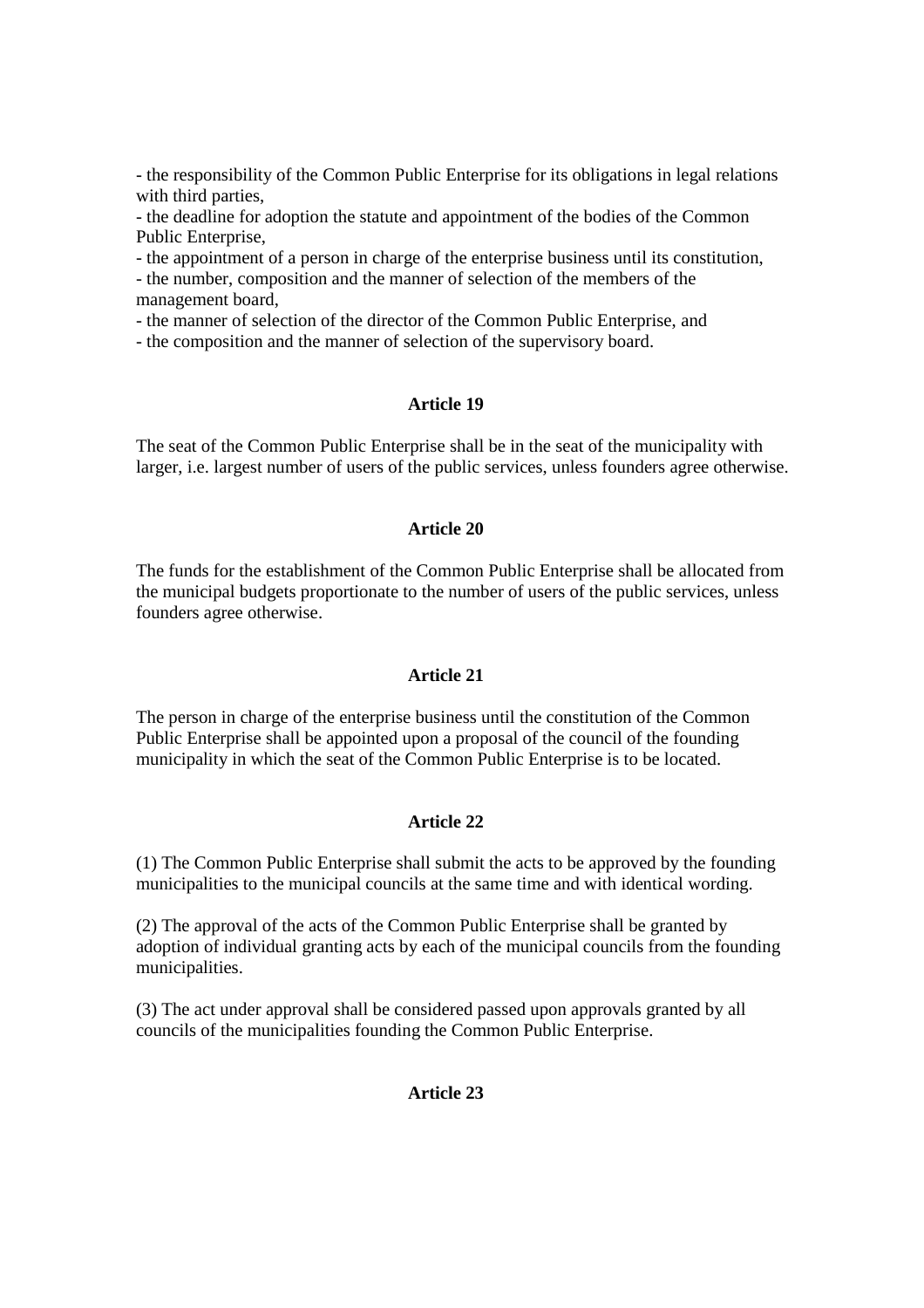(1) The founding municipalities of the Common Public Enterprise may take measures set forth by law to provide conditions for unobstructed operation of the public enterprise.

(2) For taking the measures under circumstances set forth by law, the municipal councils shall pass an identical act.

(3) The act shall be passed by majority vote of all council members in each of the municipalities that are founders of the Common Public Enterprise.

### **5. Common Public Institution**

#### **Article 24**

(1) A Common Public Institution shall be established to perform functions of common interest and of local importance in the fields of education, culture, welfare, child protection, and other functions defined by law.

(2) The Common Public Institution shall be established in a procedure set forth by Law.

(3) For the establishment of a Common Public Institution the mayors of the municipalities shall enter into and sign a contract which shall regulate the mutual rights and responsibilities.

#### **Article 25**

(1) The Common Public Institution shall be established by a decision containing identical wording passed by the municipal councils of the municipalities founding the Common Public Institution.

(2) The decision to establish a Common Public Institution shall be passed by majority vote of all council members in each of the municipalities that are founders of the Common Public Enterprise.

### **Article 26**

The Decision establishing the Common Public Institution shall particularly regulate:

- the names of the founders,
- the name and seat of the institution,

- the activity of the institution,

- the resources provided by the founders for the establishment and commencement of operation of the institution and the manner of providing these resources,

- the permanent sources, the manner and the conditions for obtaining operational resources of the institution,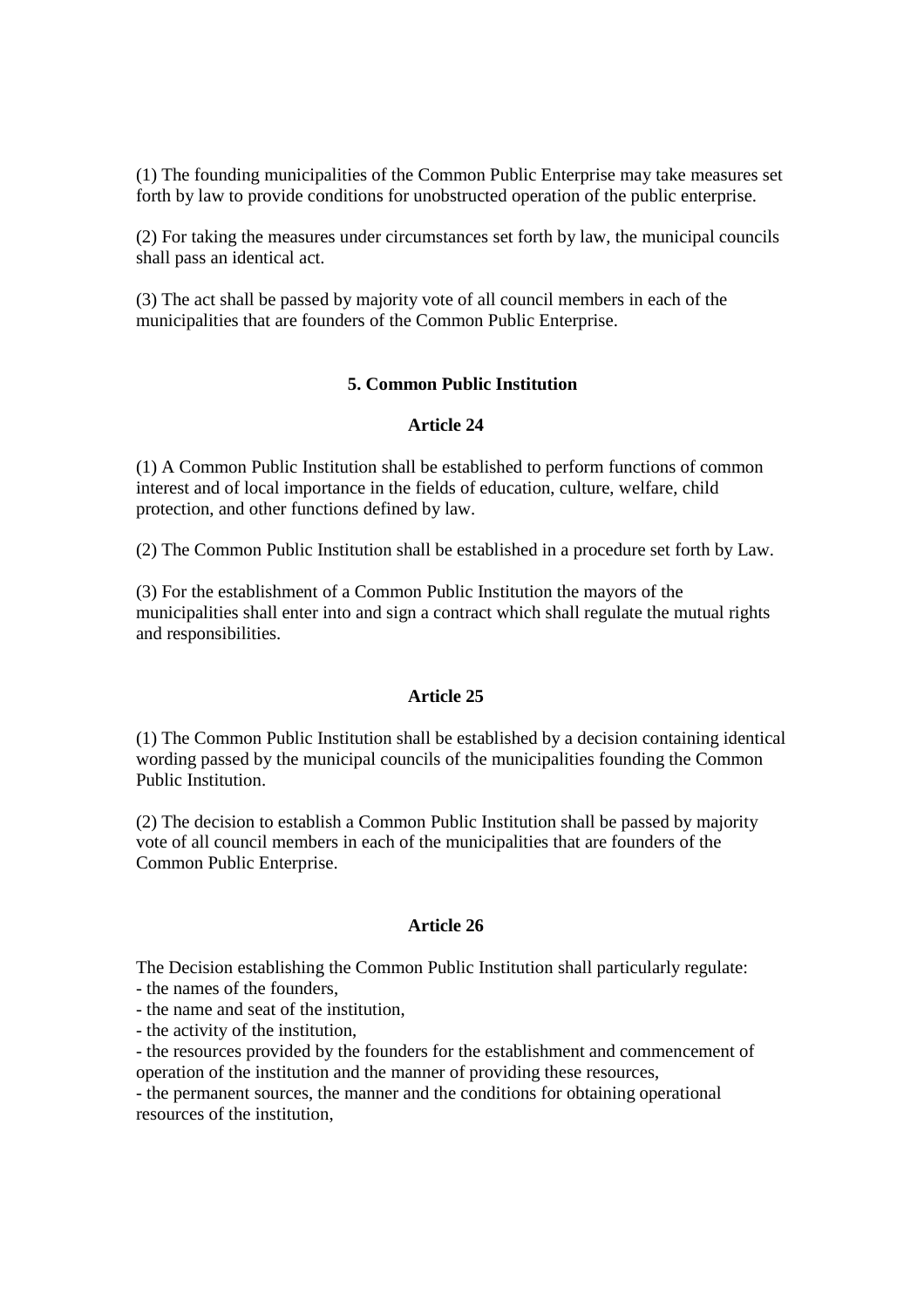- the rights and obligations of the founder related to the performance of the activity i.e. the performance of the functions of the institution,

- the mutual rights and obligations of the institution and the founders,

- the period the institution is established for,

- the rights, duties and responsibilities of the institution in the legal relations,

- the responsibility of the founders for the liabilities of the institution,

- the person representing and acting on behalf of the institution and his/her authorities in the legal relations,

- the organization of the institution,

- the appointment of the management body members,

- the deadline for adoption of the statute and appointment of a director,

- the manner of use of the surplus revenue and the manner of covering the shortage of funds for the operation of the institution,

- the person in charge of business until the constitution of the institution,

- the number, composition and manner of selection of the management body members

- the manner of selection of the director,

- the composition and the manner of selection of the supervisory body.

## **Article 27**

The person in charge of business until the constitution of the institution shall be appointed upon the proposal of the council of the founding municipality in the seat of which the seat of the Common Public Institution is to be, unless founders agree otherwise.

### **Article 28**

(1) The founding municipalities of the Common Public Institution may take measures set forth by law to provide conditions for unobstructed operation of the public institution.

(2) For taking the measures under circumstances set forth by law, the municipal councils shall pass an identical act.

(3) The act shall be passed by majority vote of all council members in each of the municipalities that are founders of the Common Public Institution.

# **6. Performance of Certain Functions by One Municipality On Behalf of One or More Other Municipalities**

## **Article 29**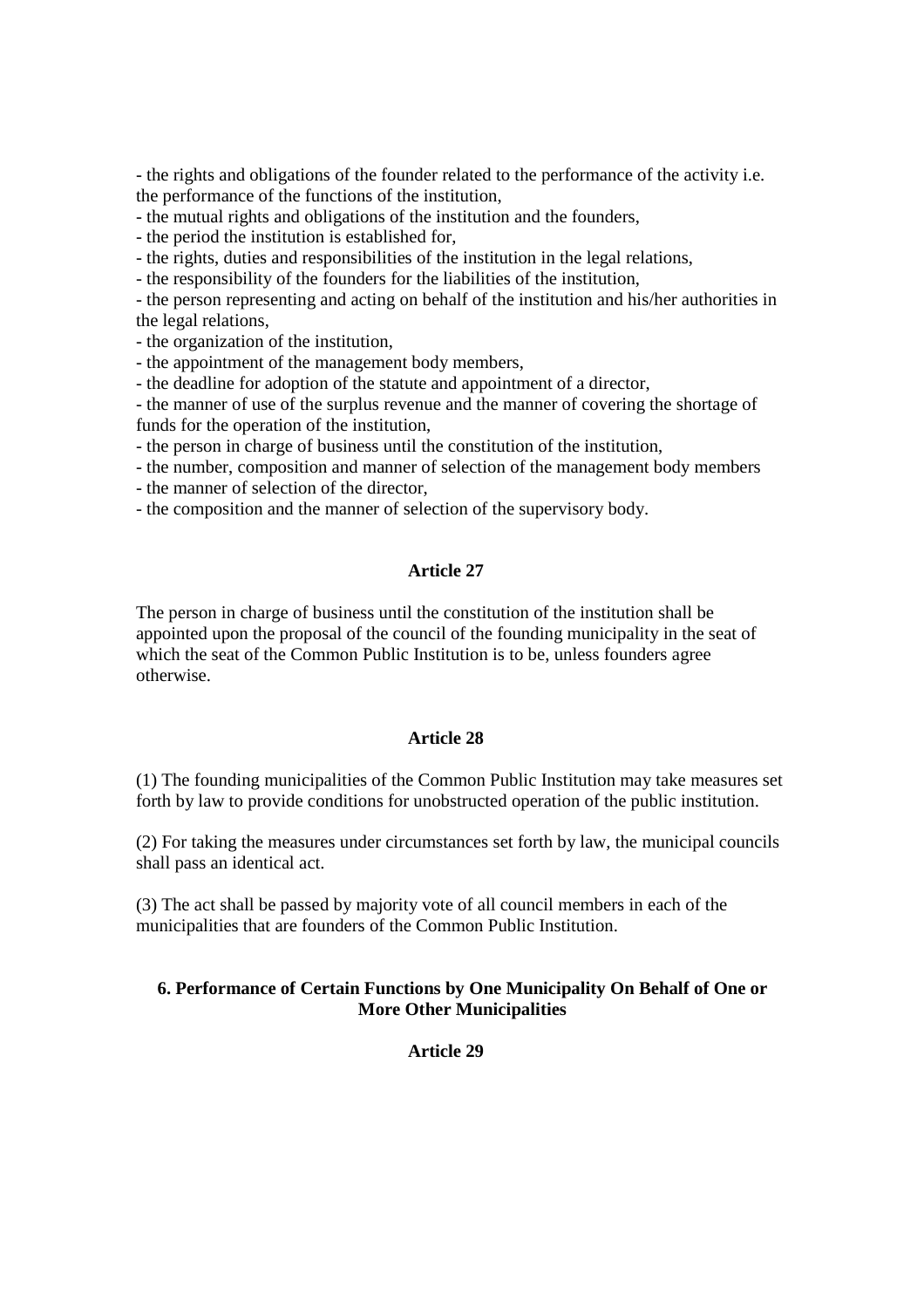(1) For the performance of certain functions under the competence of the municipalities by one municipality on behalf of one or more other municipalities a contract shall be entered into.

(2) The contract from Paragraph (1) of this Article shall be entered into by the mayors of the municipalities upon decisions previously passed by the municipal councils.

(3) The contract from Paragraph (1) of this article shall define:

- the municipality performing the functions under the competence of the municipality or the municipalities on whose behalf functions are performed,

- the type of functions,

- the type and amount of the fee for performance of the functions,

- the period of performance of the functions,

- the conditions and procedures for termination of the contract, and

- other issues.

# **7. Joining Financial, Material and Other Resources**

### **Article 30**

(1) Municipalities may join financial, material and other resources in order to carry out joint projects when executing of their competences in accordance with this or other Law.

(2) For the joining of financial, material and other resources a contract shall be entered into.

(3) The contract from Paragraph (2) of this article shall be entered into by the mayors of the municipalities joining the financial, material and other resources upon decisions previously passed by the municipal councils.

(4) The contract from Paragraph (2) of this Article shall particularly contain:

- the municipalities joining funds and resources,

- the type and amount of resources joined,

- the purpose resources are joined for,

- the manner of resource use and management,

- the manner of allocation of benefits and risks,

- the conditions and procedures for termination of the contract, and

- other issues.

# **IV. STIMULATION, MONITORING AND FINANCING OF THE INTER-MUNICIPAL COOPERATION**

# **1. Stimulation of the inter-municipal cooperation**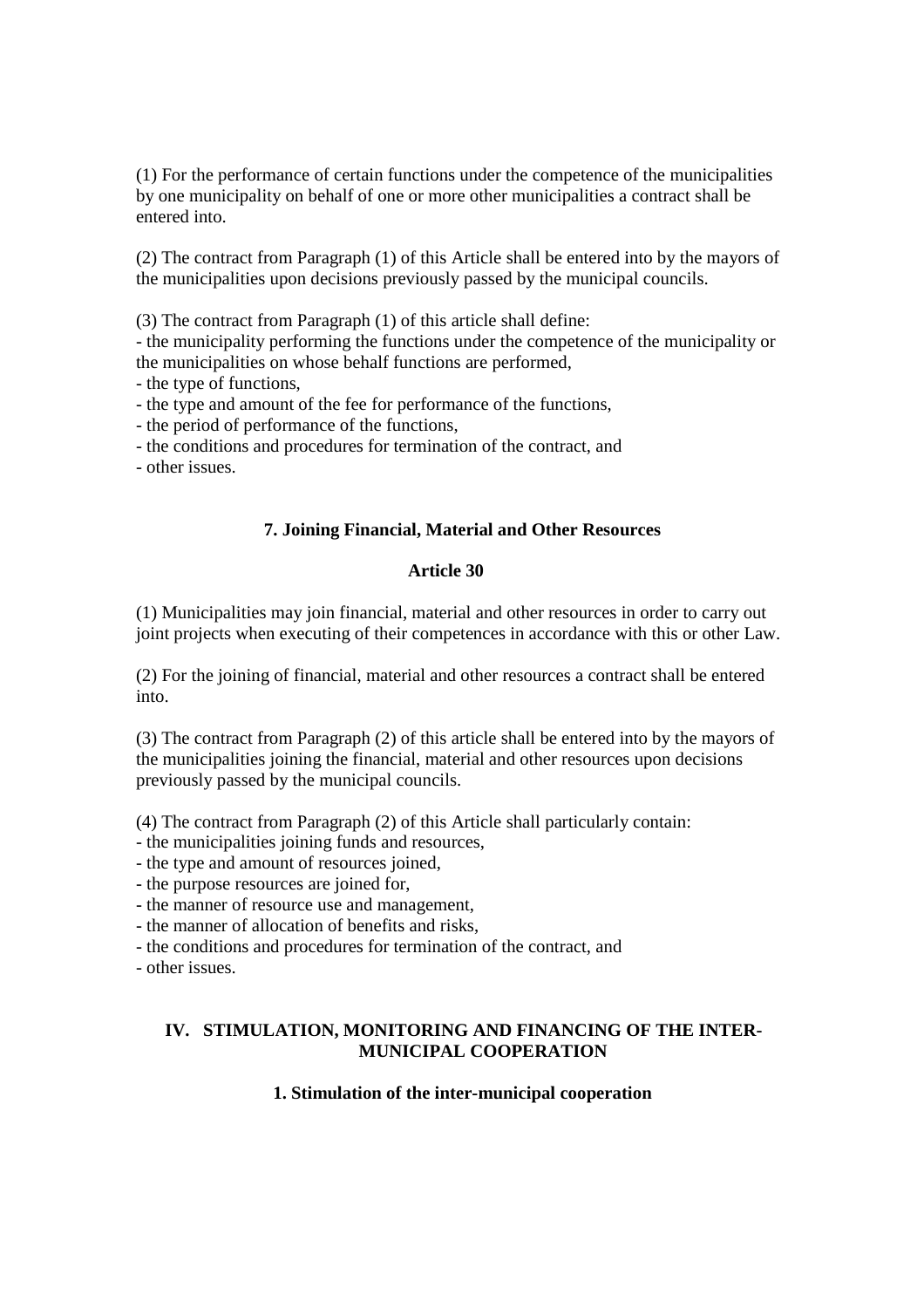Instruments for stimulation of inter-municipal cooperation shall be:

- non-refundable grants,

- financing and co-financing of analyses and studies in the fields of broader importance and interest for the performance of functions in those fields,

- other instruments as regulated by law.

# **Article 32**

(1) The Government of the Republic of Macedonia may financially stimulate and support inter-municipal cooperation between two or more municipalities in the fields of broader importance and interest for the performance of functions in those fields

(2) Upon a proposal of the Ministry of Local Self-Government, the Government of the Republic of Macedonia with an act shall determine the functions of broader importance and interest for which it may allocate funds to stimulate inter-municipal cooperation.

(3) The Government of the Republic of Macedonia may financially stimulate and support inter-municipal cooperation between the municipalities according to the following basic criteria:

- administrative and financial capacity of the municipalities to execute the competences set forth by law

- expected benefits from the inter-municipal cooperation

- number of municipalities engaged in inter-municipal cooperation, and

- funds previously raised from other sources

(4) The detailed criteria for stimulation and support of the inter-municipal cooperation shall be regulated by an act of the Government of the Republic of Macedonia, upon a proposal of the Ministry of Local Self-Government

(5) The funds for stimulation and support of the inter-municipal cooperation may be planned in the budget of the Republic of Macedonia

# **2. Commission for Stimulation and Monitoring of Inter-Municipal Cooperation**

# **Article 33**

(1) The Government of the Republic of Macedonia shall establish a Commission for stimulation and monitoring of the inter-municipal cooperation

(2) The Commission for stimulation and monitoring of the inter-municipal cooperation shall:

- monitor the established forms of inter-municipal cooperation,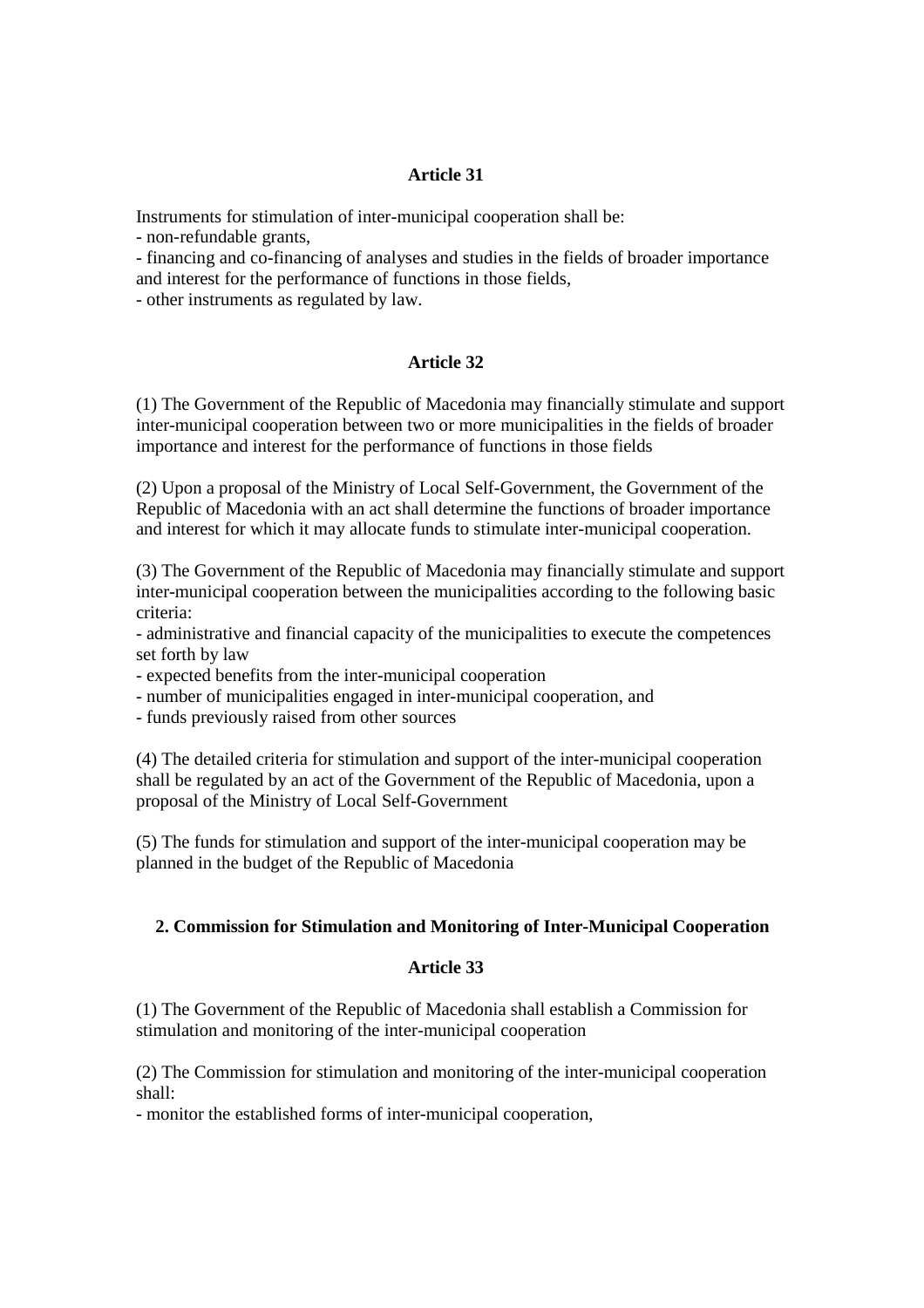- review and give opinion on the annual report on the implementation of inter-municipal cooperation,

- initiate amendments to the legislation pertaining to inter-municipal cooperation,
- give opinion on the proposals of the acts from Article 32(2) and 32(4) of this Law,
- publish examples of best practices of inter-municipal cooperation,
- review other issues of importance to the inter-municipal cooperation.

(3) The administrative functions of the Commission from Paragraph (1) of this article shall be performed by the Ministry of Local Self-Government

# **Article 34**

(1) The Commission for stimulation and monitoring of inter-municipal cooperation shall be composed of two representatives from the Ministry of Local Self-Government and one representative from the Ministry of Transport and Communications, Ministry of Environment and Spatial Planning, Ministry of Education and Science, Ministry of Labor and Social Policies, Ministry of Culture, Ministry of Finance and the Protection and Rescue Directorate.

(2) Each of the Planning Region Development Councils and the Association of the Units of Local Self Government (ZELS) shall also appoint one representative in the Commission.

(3) One of the representatives of the Ministry of Local Self-Government shall be the president of the Commission.

(4) The manner of operation of the commission shall be governed by Rules of Procedure.

# **3. Financing of inter-municipal cooperation**

# **Article 35**

Inter-municipal cooperation shall be financed from:

- municipal budgets
- donations and sponsorships from natural and legal entities
- other revenue sources set forth by law.

# **V. RECORD OF INTER-MUNICIPAL COOPERATION**

### **Article 36**

(1) Record of inter-municipal cooperation shall be kept by the Ministry of Local Self-Government.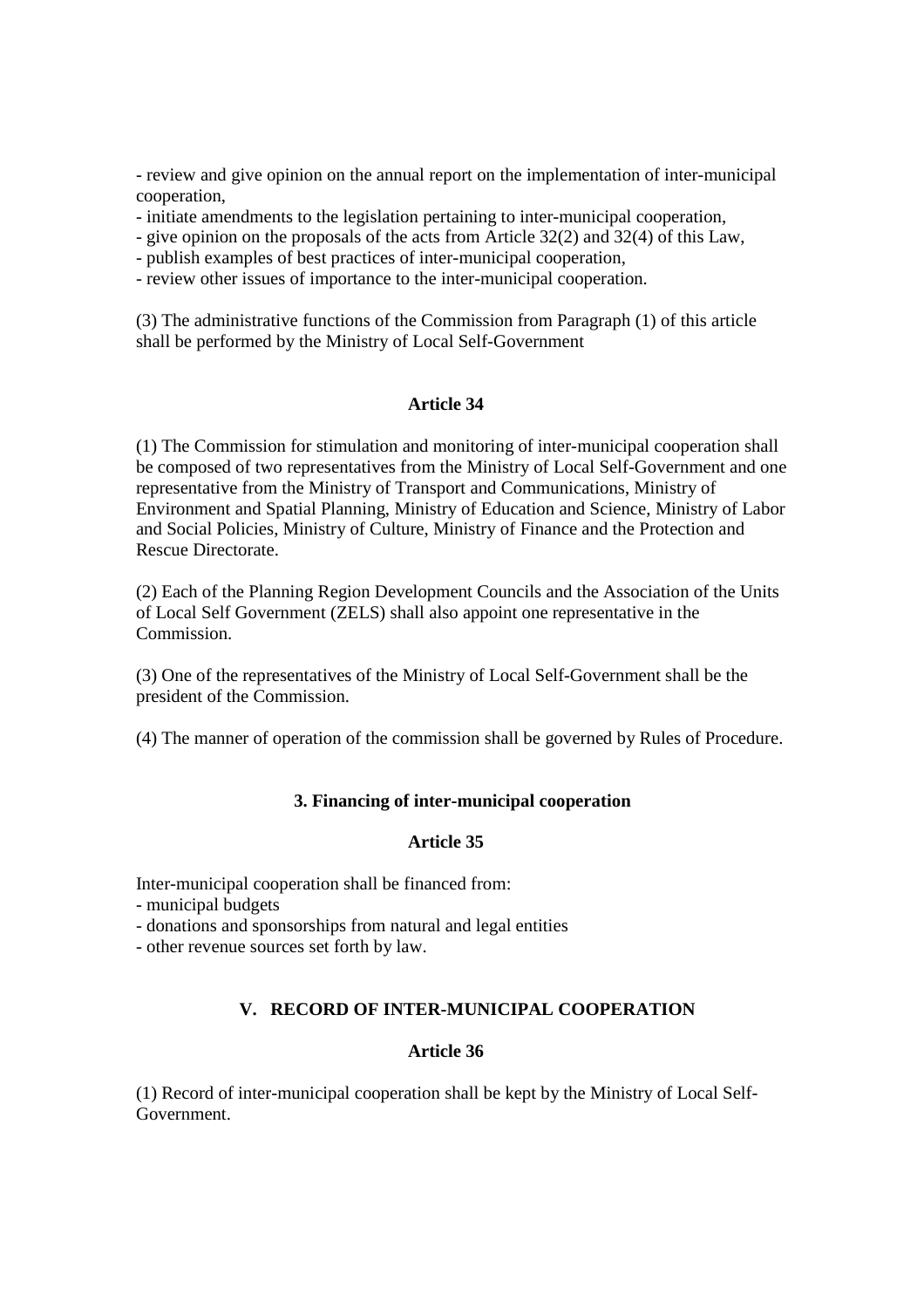(2) Municipalities entering into inter-municipal cooperation shall be obliged to inform the Ministry of Local Self-Government and to submit the acts for the established intermunicipal cooperation within 30 days from day of the establishment of the cooperation.

(3) The Minister of Local Self-Government shall prescribe the content of the form for the record from Paragraph (1) of this article and the manner of record keeping.

### **VI. SUPERVISION**

## **Article 37**

The inter-municipal cooperation established shall be supervised by the municipalities establishing the inter-municipal cooperation.

### **Article 38**

(1) A coordinative body may be established to supervise and coordinate the intermunicipal cooperation between two or more municipalities.

(2) The coordinative body may be established by the act for establishment of the intermunicipal cooperation or by other decisions of the municipal councils in the course of the cooperation.

(3) The act or the decisions from Paragraph (2) of this article shall regulate:

- the purpose of the establishment,

- the scope,

- the composition and number of the coordinative body members,

- the period the coordinative body is established for, and

- other issues of importance to the performance of inter-municipal cooperation.

### **Article 39**

(1) The Ministry of Local Self-Government shall supervise the application of this Law.

(2) The Ministry of Local Self-Government shall compile and submit to the Government of the Republic of Macedonia an annual report for the performance of inter-municipal cooperation.

# **VII. PUBLICATION OF THE ACTS FOR INTER-MUNICIPAL COOPERATION**